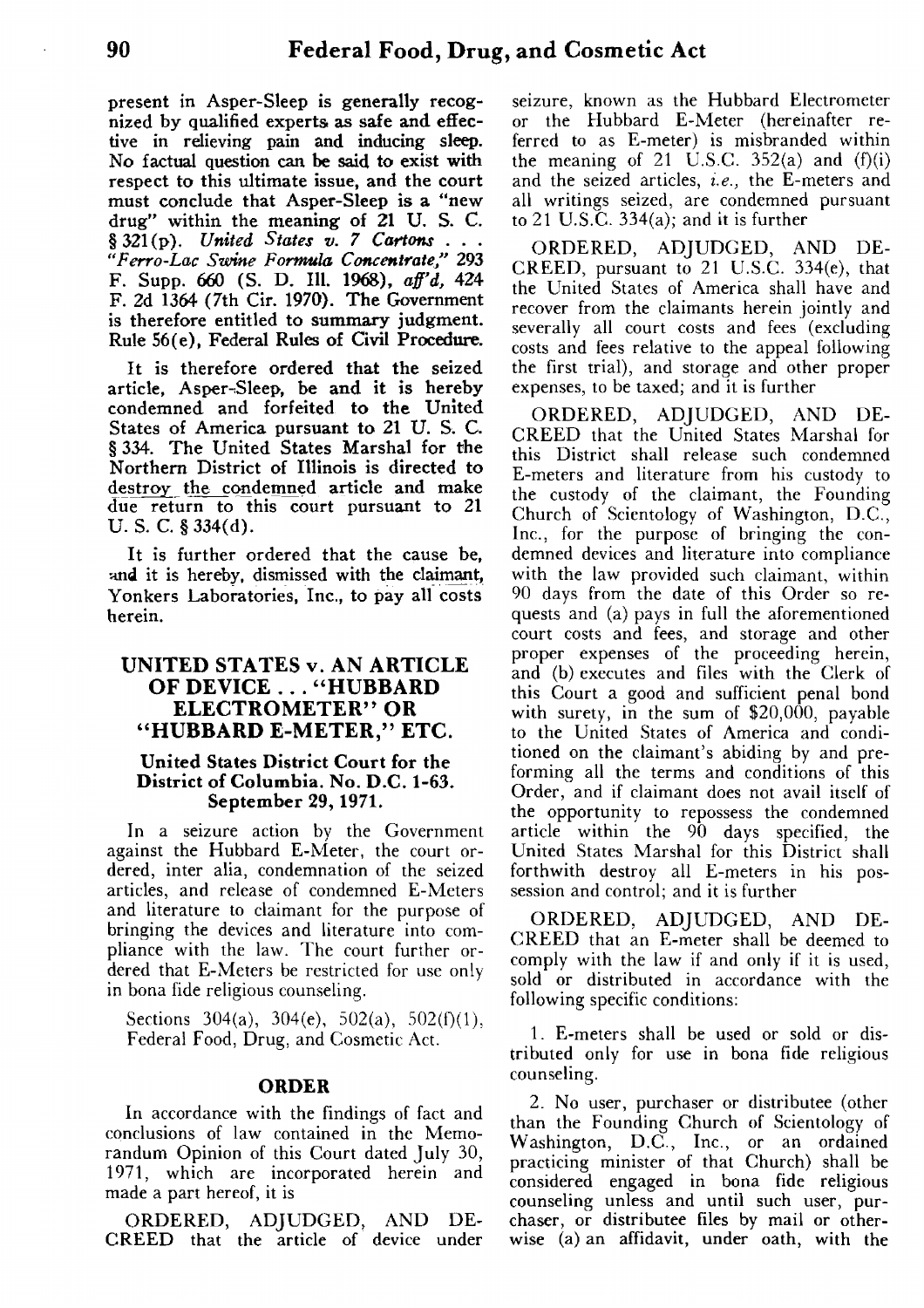Commissioner, United States Food and Drug Administration, Washington, D.C., setting forth in adequate detail the factual basis on which such user, purchaser or distributee claims he will be engaged in bona fide religious counseling, and (b) a statement, under oath, that he has read and will comply with this Order and the terms and conditions of the warning affixed to the E-meter as required by paragraph 3, immediately below, of this Order.

3. Each E-meter shall bear the following warning, printed in 11-point leaded type, permanently affixed to the front of the Emeter so that it is clearly visible when the E-meter is used, sold, or distributed:

The E-meter is a device which has been condemned by Order of a Federal Court for misrepresentation and misbranding, in violation of the Federal Food, Drug, and Cosmetic Act. Use of the E-meter is permitted only as part of bona-fide religious activity. The E-meter is not medically or scientifically useful for the diagnosis, treatment, or prevention of any disease. It is not medically or scientifically capable of improving the health or bodily functions of anyone. Any person using, selling or distributing the E-meter is forbidden by law to represent, state or imply that the Emeter is useful in the diagnosis, treatment, or prevention of any disease.

4. Every individual who receives auditing or processing or counseling in which an Emeter is used shall be required to sign and date a written statement or contract form which shall also be signed by the person offering such services and indicating the name and address of the organization, if any, with which such person is affiliated. The statement or contract form shall include the following statement in not less than 11-point type:

**I** understand and have been advised that the device known as a Hubbard Electrometer, or E-meter, has been condemned by Order of a Federal Court on the grounds that the literature referring to Dianetics or Scientology contains false and misleading claims of a medical or scientific nature. I understand it is a violation of law for *anyone* to represent that the E-meter is useful in the diagnosis, treatment, or prevention of any disease, or that it is medically or scientifically capable of improving any bodily function.

The written statements or contract forms referred to in this paragraph shall be retained and preserved, by the person or organization providing the auditing, processing or counseling service for a period of three years. The written statements and contract forms shall be provided for inspection and copying by any duly qualified representative of the United States Food and Drug Administration, upon presentation of appropriate credentials.

5. Any and all items of written, printed, or graphic matter which directly or indirectly refers to the E-meter or to Dianetics and/or Scientology and/or auditing or processing which prior to the date this Order becomes final were distributed directly or indirectly by a seller or distributor of any E-meter, or by any organization or person utilizing or promoting the use of any E-meter, shall not be further used or distributed by any such seller, distributor or organization unless and until the item shall bear the following prominent printed warning permanently affixed to said item on the outside front cover or on the title page in letters no smaller than 11-point leaded type:

#### **WARNING**

The device known as a Hubbard Electrometer, or E-meter, used in auditing, a process of Scientology and Dianetics, has been condemned by Order of a Federal Court on the grounds that the literature referring to Dianetics or Scientology contains false and misleading claims of a medical or scientific nature. It is a violation of law for anyone to represent that the E-meter is useful in the diagnosis, treatment, or prevention of any disease, or that it is medically or scientifically capable of improving any bodily function.

6. Any advertisement or other written, printed or graphic material of any kind prepared subsequently to this Order and used directly or indirectly to further the use, sale or distribution of any E-meter shall not represent that the E-meter is useful in the diagnosis, treatment or prevention of any disease and shall not contain any false or misleading claims of a medical or scientific nature concerning the use of the E-meter or benefits derived from such use; and it is further

ORDERED, ADJUDGED, AND DE-CREED that the bringing of the seized and condemned E-meters and literature into compliance with the provisions of the Federal Food, Drug, and Cosmetic Act, as specified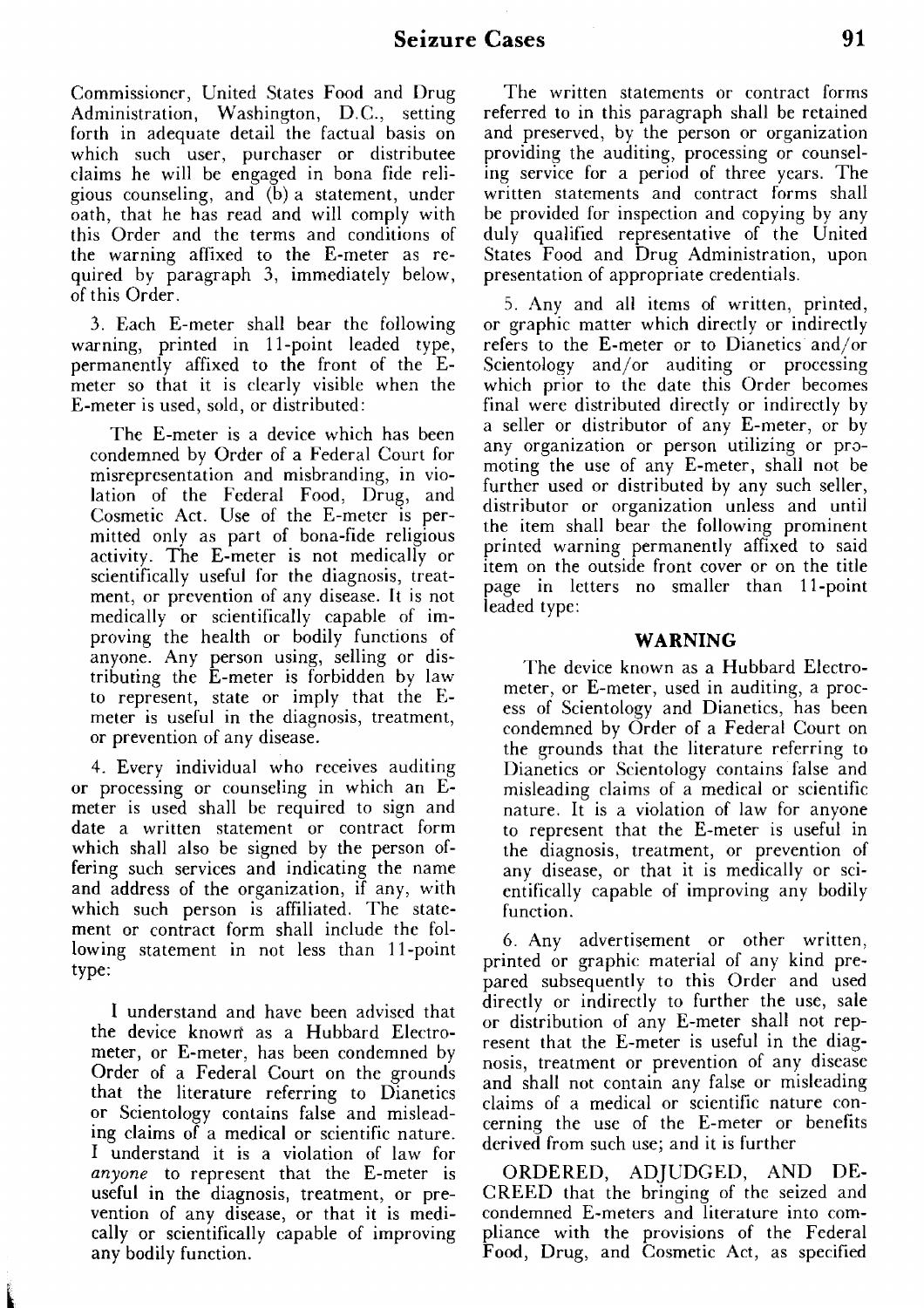in this Order, shall be performed under the reasonable supervision of a duly authorized representative of the United States Food and Drug Administration. Claimant, the Founding Church of Scientology of Washington, D.C., **Inc.,** shall compensate the United States of America for costs of reasonable supervision of matters under the direction or control of the Church at the rate of \$8.00 per hour, per representative for each hour or portion thereof actually employed in such supervision under the terms of this Decree as salary or wage; and where subsistence expenses are incurred, at the rate of \$25.00 per day or portion thereof per person for such subsistence expenses. Said claimant shall also compensate the United States of America for necessary traveling expenses and for any other necessary expenses which may be incurred in connection with supervisory responsibilities of the United States Food and Drug Administration, and it is further

ORDERED, ADJUDGED, AND DE-CREED that within one year from the date this Order becomes final the United States of America shall file with the Clerk of this Court a full statement indicating whether and to what extent the terms and conditions of this Order have been performed, and shall then show cause why the bond given in this proceeding shall not be cancelled and discharged; and it is further

ORDERED, ADJUDGED, AND DE-CREED that this Court expressly retains jurisdiction for a period of one year from the date this Order becomes final to issue such further orders as may be necessary to the proper disposition of this proceeding.

**UNITED STATES v. AN ARTICLE OF FOOD ... PASTEURIZED WHOLE EGGS . . . FRIGID FOOD PRODUCTS, INC. . . .; UNITED STATES v. ARTICLES OF FOOD CONSISTING OF: 1,250 CANS . APPROXIMATELY 26 CANS .. . . ., ET AL; UNITED STATES v. "SUGAR YOLKS . . . GOLDEN EGG PRODUCTS, INC . . ., ET AL.; UNITED STATES v. ARTICLES OF FOOD . . . "PASTEURIZED FROZEN WHOLE EGGS . . . SUN**

# **CITY DAIRY PRODUCTS, INC.** ...", ET AL.; AND UNITED **STATES** v. **ARTICLES OF FOOD . . . 514 CANS . ., ET AL.**

**United States District Court for the Northern District of Georgia, Atlanta Division. Nos. 14782-14784, 14796 and 14821. March 8, 1972. 339 F. Supp. 131.**

Frozen whole eggs and sugar yolks were seized because of alleged adulteration. In five consolidated actions to condemn and destroy the eggs, the court found that the eggs had been produced under insanitary conditions in violation of section  $402(a)(4)$ of the Act, that there was evidence of Salmonella poisoning of the eggs in violation of section  $402(a)(1)$ , and that they were accordingly subject to seizure and condemnation. As to alleged violations of section  $402(a)(3)$  on decomposed substances, however, the court ruled that the Government had failed to sustain its case. It so held even while adhering to the rule that a food may be condemned under the Act as decomposed, filthy or putrid even if it is not unfit for food.

Sections 201(f), 304, 401, 402(a)(1), 402 (a)(3), 402(a)(4), 702, 704, Federal Food, Drug, and Cosmetic Act.

**SIDNEY 0. SMITH,** Jr., Chief Judge.

These five actions were brought in different parts of the United States pursuant to Section 304 of the Federal Food, Drug and Cosmetic Act (21 U. S. C. § 334) to condemn and destroy as adulterated various lots of pasteurized frozen whole eggs and sugar yolks processed and introduced into interstate commerce by the Golden Egg Products, Inc. of Oneonta, Alabama ("Golden Egg"). Proceeding under the statute, the government contends that the lots were "adulterated" in one or more of the definitions prescribed by Congress in 21 U. S. C. § 342, which provides in part:

*"A food shall be deemed to be adulterated—*

(a),(1) *If it bears or contains any poisonous or deleterious substance which may render it injurious to health;*

*(3) If it consists in whole or in part of any filthy, putrid, or decomposed substance, or*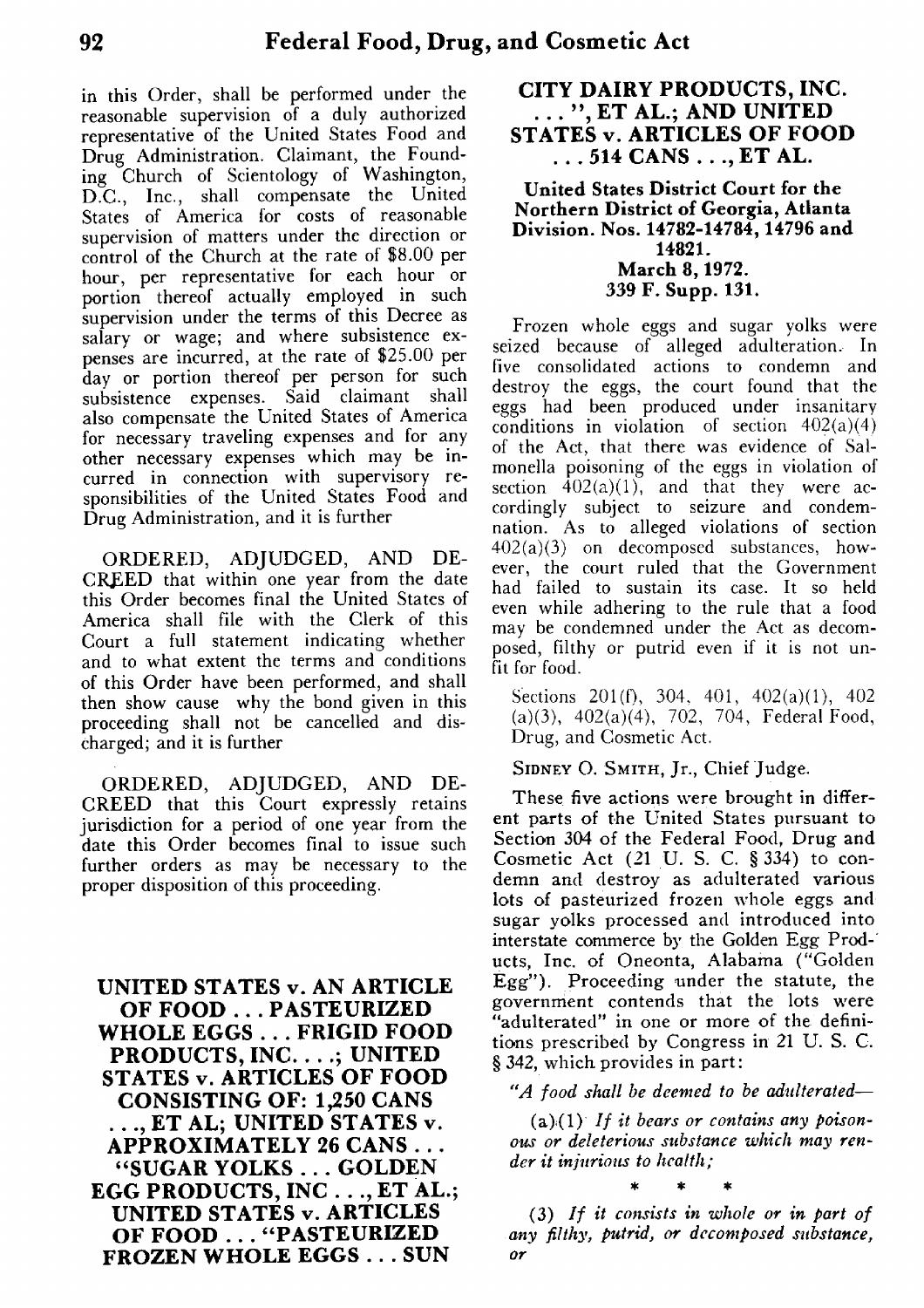Drug, and Cosmetic Act as to safety and have the identity and strength, and meet the quality and purity characteristics which they purport or are represented to possess.

12. Drugs that are not the identical article their labeling indicates them to be are misbranded under Title 21, United States Code, Section 352(a). The seized drugs Neuralvitas 10 cc Lot 70-9 and Neurobexin 10 cc Lot 70-9 are misbranded within the meaning of Title 21, United States Code, Section  $352(a)$  in that their labeling contains false and misleading representations with respect to their strength.

13. Pursuant to Title 21, United States Code, Section 334, plaintiff is entitled to the following relief: a decree condemning all of the seized drugs for violations of the Federal Food, Drug, and Cosmetic Act and ordering their destruction, Title 21, United States Code, Section 334(a) and (d); and an order awarding court costs and fees, and storage and other proper expenses to be paid by claimant, Title 21, United States Code, Section 334(e). Let judgment be entered accordingly.

# **UNITED STATES v. AN ARTICLE OF DEVICE . . . "HUBBARD ELECTROMETER" OR "HUBBARD E-METER ", INC., FOUNDING CHURCH OF SCIENTOLOGY, ET AL.**

## United States Court of Appeals for the District of Columbia. No. 71-2064. March 1, 1973.

In a seizure action certain Hubbard E-Meters were condemned and claimant appealed. The Court of Appeals affirmed but modified the order of the lower court so as<br>to avoid excessive entanglement of the avoid excessive entanglement of the Government and , courts with religion. The following .points in the district court order were modified: The requirement that future users file affidavits with the FDA stating that the device was being used for bona fide religious counseling, and the requirement that all future labeling indicate that the device had been declared misbranded by a United States District Court.

Sections 304(a), 304(e), 502(a), 502(f)(1), Federal Food, Drug, and Cosmetic Act.

PER CURIAM: This cause came on to be heard on the record on appeal from the United States District Court for the District of Columbia, and was argued by counsel. While the issues presented occasion no need for an opinion, they have been accorded full consideration by the court. *See* Local Rule 13(c).

On the basis of this record we cannot say that the findings of the District Court are clearly erroneous. The judgment of the District Court, however, would involve the Government and the courts in an excessive entanglement with religion, *Lemon v. Kurtzman,* 402 U. S. 602 (1971), in circumstances in which the legitimate governmental interest in law enforcement can be protected by a narrower remedy. *Sherbert v. Verner,* 374 U. S. 398 (1963). Therefore, it is ORDERED by this court that the order of the District Court is amended to read. as follows:

*Order*

In accordance with the findings of fact and conclusions of law contained in the Memorandum Opinion of this Court dated July 30, 1971, which are incorporated herein and made a part hereof, it is

ORDERED, ADJUDGED, AND DE CREED that the article of device under seizure, known as the Hubbard Electrometer or the Hubbard E-Meter (hereafter referred to as E-meter) is misbranded within the meaning of 21 U. S. C. § 352(a) and (f)(1) and the seized articles, *i. e.,* the E-meters and all writings seized, are condemned pursuant to 21 U.S. C.  $\S 334(a)$ ; and it is further

ORDERED, ADJUDGED, AND DE-CREED, pursuant to 21 U. S. C. § 334(e), that the United States of America shall have and recover from the claimants herein jointly and severally all court costs and fees (excluding costs and fees relative to the appeal following the first trial), and storage and other proper expenses, to be taxed; and it is further

ORDERED, ADJUDGED, AND DE-CREED that the United States Marshal for this District shall release such condemned E-meters and literature from his custody to the custody of the claimant, the Founding Church of Scientology of Washington, D. C., Inc., for the purpose of bringing the condemned devices and literature